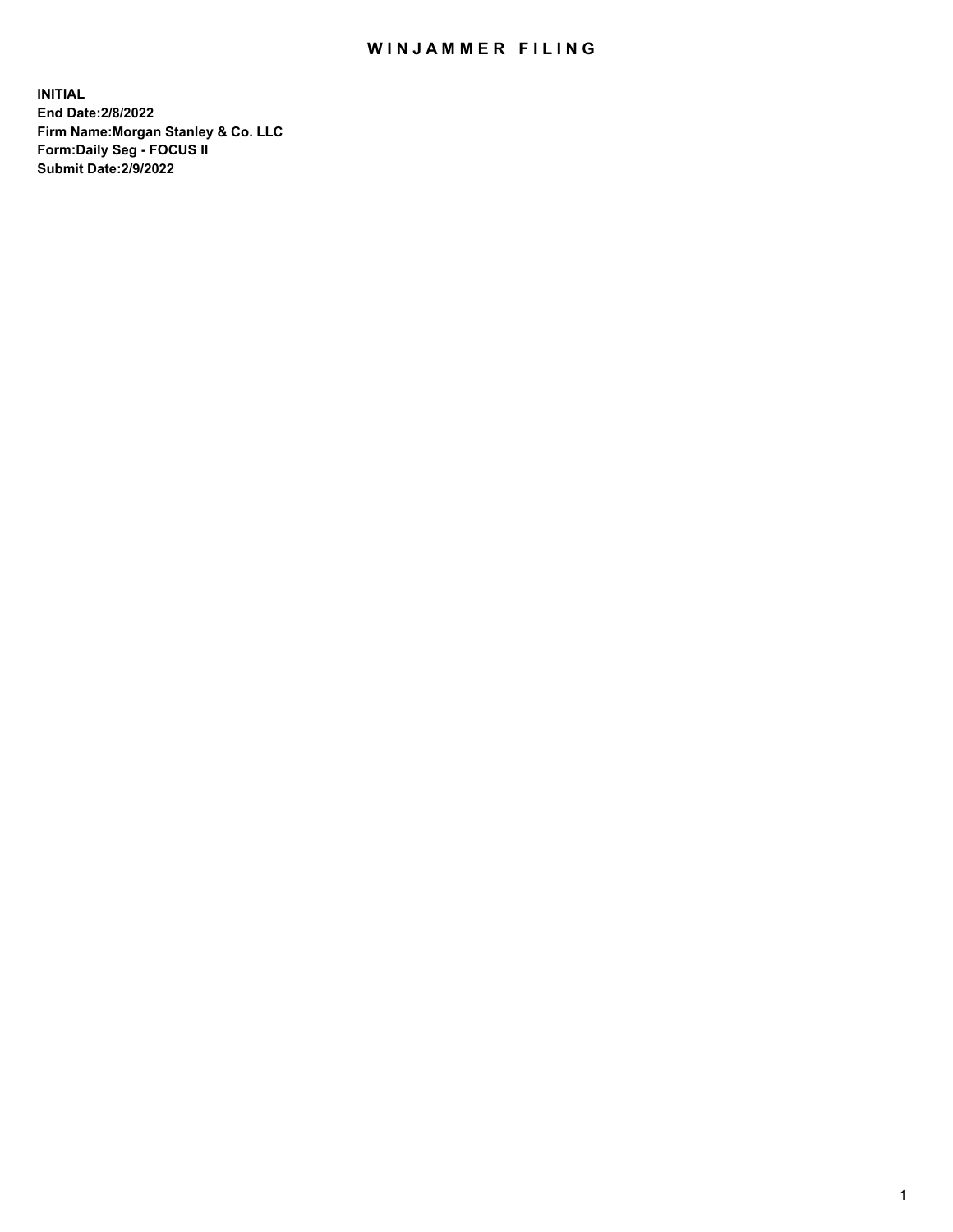**INITIAL End Date:2/8/2022 Firm Name:Morgan Stanley & Co. LLC Form:Daily Seg - FOCUS II Submit Date:2/9/2022 Daily Segregation - Cover Page**

| Name of Company                                                                                                                                                                                                                                                                                                               | Morgan Stanley & Co. LLC                                                     |
|-------------------------------------------------------------------------------------------------------------------------------------------------------------------------------------------------------------------------------------------------------------------------------------------------------------------------------|------------------------------------------------------------------------------|
| <b>Contact Name</b>                                                                                                                                                                                                                                                                                                           | <b>Ikram Shah</b>                                                            |
| <b>Contact Phone Number</b>                                                                                                                                                                                                                                                                                                   | 212-276-0963                                                                 |
| <b>Contact Email Address</b>                                                                                                                                                                                                                                                                                                  | Ikram.shah@morganstanley.com                                                 |
| FCM's Customer Segregated Funds Residual Interest Target (choose one):<br>a. Minimum dollar amount: ; or<br>b. Minimum percentage of customer segregated funds required:% ; or<br>c. Dollar amount range between: and; or<br>d. Percentage range of customer segregated funds required between: % and %.                      | 235,000,000<br><u>0</u><br><u>00</u><br>0 Q                                  |
| FCM's Customer Secured Amount Funds Residual Interest Target (choose one):<br>a. Minimum dollar amount: ; or<br>b. Minimum percentage of customer secured funds required:%; or<br>c. Dollar amount range between: and; or<br>d. Percentage range of customer secured funds required between:% and%.                           | 140,000,000<br><u>0</u><br>$\underline{0}$ $\underline{0}$<br>0 <sup>0</sup> |
| FCM's Cleared Swaps Customer Collateral Residual Interest Target (choose one):<br>a. Minimum dollar amount: ; or<br>b. Minimum percentage of cleared swaps customer collateral required:%; or<br>c. Dollar amount range between: and; or<br>d. Percentage range of cleared swaps customer collateral required between:% and%. | 92,000,000<br><u>0</u><br><u>00</u><br>00                                    |

Attach supporting documents CH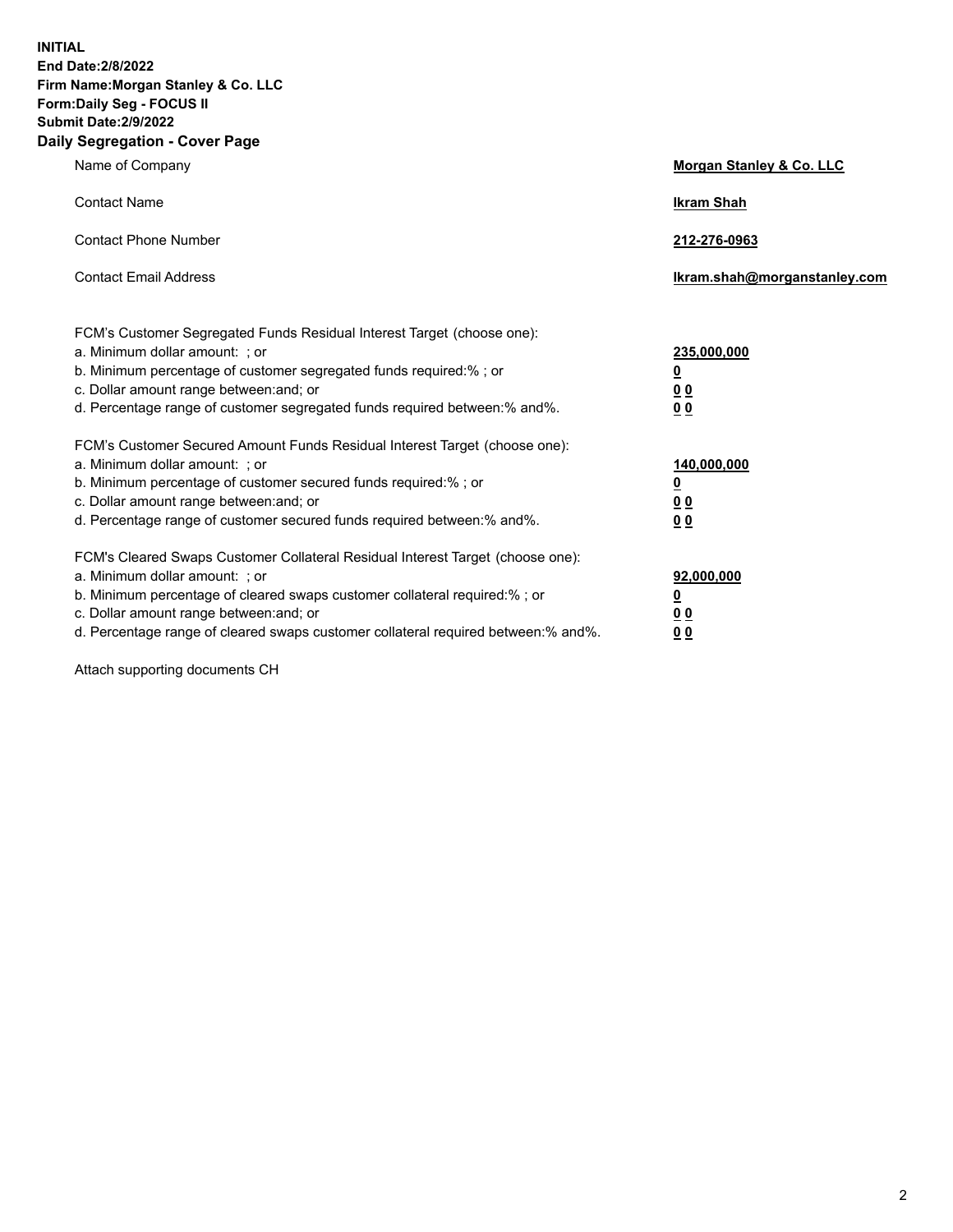| <b>INITIAL</b> | <b>End Date: 2/8/2022</b>                                                                                                 |                                            |
|----------------|---------------------------------------------------------------------------------------------------------------------------|--------------------------------------------|
|                | Firm Name: Morgan Stanley & Co. LLC<br>Form: Daily Seg - FOCUS II                                                         |                                            |
|                | <b>Submit Date: 2/9/2022</b>                                                                                              |                                            |
|                | <b>Daily Segregation - Secured Amounts</b>                                                                                |                                            |
|                | Foreign Futures and Foreign Options Secured Amounts                                                                       |                                            |
|                | Amount required to be set aside pursuant to law, rule or regulation of a foreign                                          | $0$ [7305]                                 |
|                | government or a rule of a self-regulatory organization authorized thereunder                                              |                                            |
| 1.             | Net ledger balance - Foreign Futures and Foreign Option Trading - All Customers                                           |                                            |
|                | A. Cash                                                                                                                   | 5,160,265,949 [7315]                       |
|                | B. Securities (at market)                                                                                                 | 2,097,028,492 [7317]                       |
| 2.             | Net unrealized profit (loss) in open futures contracts traded on a foreign board of trade                                 | 972,568,024 [7325]                         |
| 3.             | Exchange traded options                                                                                                   |                                            |
|                | a. Market value of open option contracts purchased on a foreign board of trade                                            | 41,383,547 [7335]                          |
|                | b. Market value of open contracts granted (sold) on a foreign board of trade                                              | -25,751,832 [7337]                         |
| 4.             | Net equity (deficit) (add lines 1. 2. and 3.)                                                                             | 8,245,494,180 [7345]                       |
| 5.             | Account liquidating to a deficit and account with a debit balances - gross amount                                         | 37,584,953 [7351]                          |
|                | Less: amount offset by customer owned securities                                                                          | -34,939,146 [7352] 2,645,807               |
|                |                                                                                                                           | [7354]                                     |
| 6.             | Amount required to be set aside as the secured amount - Net Liquidating Equity                                            | 8,248,139,987 [7355]                       |
| 7.             | Method (add lines 4 and 5)<br>Greater of amount required to be set aside pursuant to foreign jurisdiction (above) or line |                                            |
|                | 6.                                                                                                                        | 8,248,139,987 [7360]                       |
|                | FUNDS DEPOSITED IN SEPARATE REGULATION 30.7 ACCOUNTS                                                                      |                                            |
| 1.             | Cash in banks                                                                                                             |                                            |
|                | A. Banks located in the United States                                                                                     | 299,413,213 [7500]                         |
|                | B. Other banks qualified under Regulation 30.7                                                                            | 475,811,699 [7520] 775,224,912             |
|                |                                                                                                                           | [7530]                                     |
| 2.             | Securities                                                                                                                |                                            |
|                | A. In safekeeping with banks located in the United States                                                                 | 811,499,031 [7540]                         |
|                | B. In safekeeping with other banks qualified under Regulation 30.7                                                        | 112,852,549 [7560] 924,351,580             |
|                |                                                                                                                           | [7570]                                     |
| 3.             | Equities with registered futures commission merchants<br>A. Cash                                                          |                                            |
|                | <b>B.</b> Securities                                                                                                      | 8,188,961 [7580]<br><u>0</u> [7590]        |
|                | C. Unrealized gain (loss) on open futures contracts                                                                       | 1,119,814 [7600]                           |
|                | D. Value of long option contracts                                                                                         | $0$ [7610]                                 |
|                | E. Value of short option contracts                                                                                        | 0 [7615] 9,308,775 [7620]                  |
| 4.             | Amounts held by clearing organizations of foreign boards of trade                                                         |                                            |
|                | A. Cash                                                                                                                   | $0$ [7640]                                 |
|                | <b>B.</b> Securities                                                                                                      | $0$ [7650]                                 |
|                | C. Amount due to (from) clearing organization - daily variation                                                           | $0$ [7660]                                 |
|                | D. Value of long option contracts                                                                                         | $0$ [7670]                                 |
|                | E. Value of short option contracts                                                                                        | 0 [7675] 0 [7680]                          |
| 5.             | Amounts held by members of foreign boards of trade                                                                        |                                            |
|                | A. Cash                                                                                                                   | 4,595,295,714 [7700]                       |
|                | <b>B.</b> Securities                                                                                                      | 1,172,676,912 [7710]                       |
|                | C. Unrealized gain (loss) on open futures contracts                                                                       | 971,448,210 [7720]                         |
|                | D. Value of long option contracts                                                                                         | 41,383,547 [7730]                          |
|                | E. Value of short option contracts                                                                                        | -25,751,832 [7735] 6,755,052,551<br>[7740] |
| 6.             | Amounts with other depositories designated by a foreign board of trade                                                    | $0$ [7760]                                 |
| 7.             | Segregated funds on hand                                                                                                  | $0$ [7765]                                 |
| 8.             | Total funds in separate section 30.7 accounts                                                                             | 8,463,937,818 [7770]                       |
| 9.             | Excess (deficiency) Set Aside for Secured Amount (subtract line 7 Secured Statement                                       | 215,797,831 [7380]                         |
|                | Page 1 from Line 8)                                                                                                       |                                            |

10. Management Target Amount for Excess funds in separate section 30.7 accounts **140,000,000** [7780]

11. Excess (deficiency) funds in separate 30.7 accounts over (under) Management Target **75,797,831** [7785]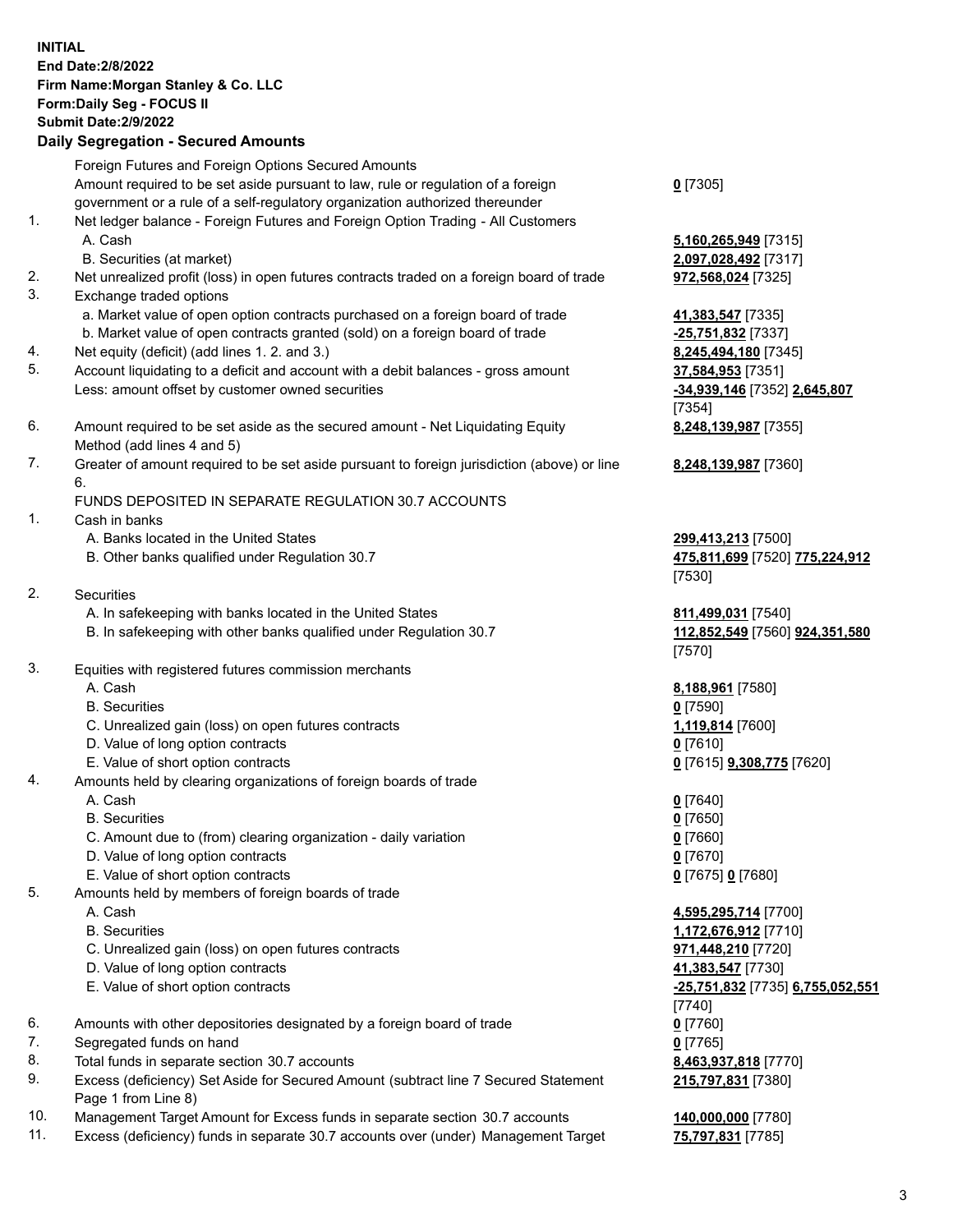**INITIAL End Date:2/8/2022 Firm Name:Morgan Stanley & Co. LLC Form:Daily Seg - FOCUS II Submit Date:2/9/2022 Daily Segregation - Segregation Statement** SEGREGATION REQUIREMENTS(Section 4d(2) of the CEAct) 1. Net ledger balance A. Cash **17,975,305,979** [7010] B. Securities (at market) **6,944,788,640** [7020] 2. Net unrealized profit (loss) in open futures contracts traded on a contract market **-1,218,484,669** [7030] 3. Exchange traded options A. Add market value of open option contracts purchased on a contract market **1,445,509,113** [7032] B. Deduct market value of open option contracts granted (sold) on a contract market **-966,744,512** [7033] 4. Net equity (deficit) (add lines 1, 2 and 3) **24,180,374,551** [7040] 5. Accounts liquidating to a deficit and accounts with debit balances - gross amount **519,506,554** [7045] Less: amount offset by customer securities **-517,561,933** [7047] **1,944,621** [7050] 6. Amount required to be segregated (add lines 4 and 5) **24,182,319,172** [7060] FUNDS IN SEGREGATED ACCOUNTS 7. Deposited in segregated funds bank accounts A. Cash **2,763,600,564** [7070] B. Securities representing investments of customers' funds (at market) **0** [7080] C. Securities held for particular customers or option customers in lieu of cash (at market) **2,108,422,676** [7090] 8. Margins on deposit with derivatives clearing organizations of contract markets A. Cash **14,151,648,023** [7100] B. Securities representing investments of customers' funds (at market) **0** [7110] C. Securities held for particular customers or option customers in lieu of cash (at market) **4,682,798,507** [7120] 9. Net settlement from (to) derivatives clearing organizations of contract markets **223,953,542** [7130] 10. Exchange traded options A. Value of open long option contracts **1,445,509,113** [7132] B. Value of open short option contracts **-966,744,512** [7133] 11. Net equities with other FCMs A. Net liquidating equity **6,535,542** [7140] B. Securities representing investments of customers' funds (at market) **0** [7160] C. Securities held for particular customers or option customers in lieu of cash (at market) **0** [7170] 12. Segregated funds on hand **153,567,457** [7150] 13. Total amount in segregation (add lines 7 through 12) **24,569,290,912** [7180] 14. Excess (deficiency) funds in segregation (subtract line 6 from line 13) **386,971,740** [7190]

- 15. Management Target Amount for Excess funds in segregation **235,000,000** [7194]
- 16. Excess (deficiency) funds in segregation over (under) Management Target Amount Excess

**151,971,740** [7198]